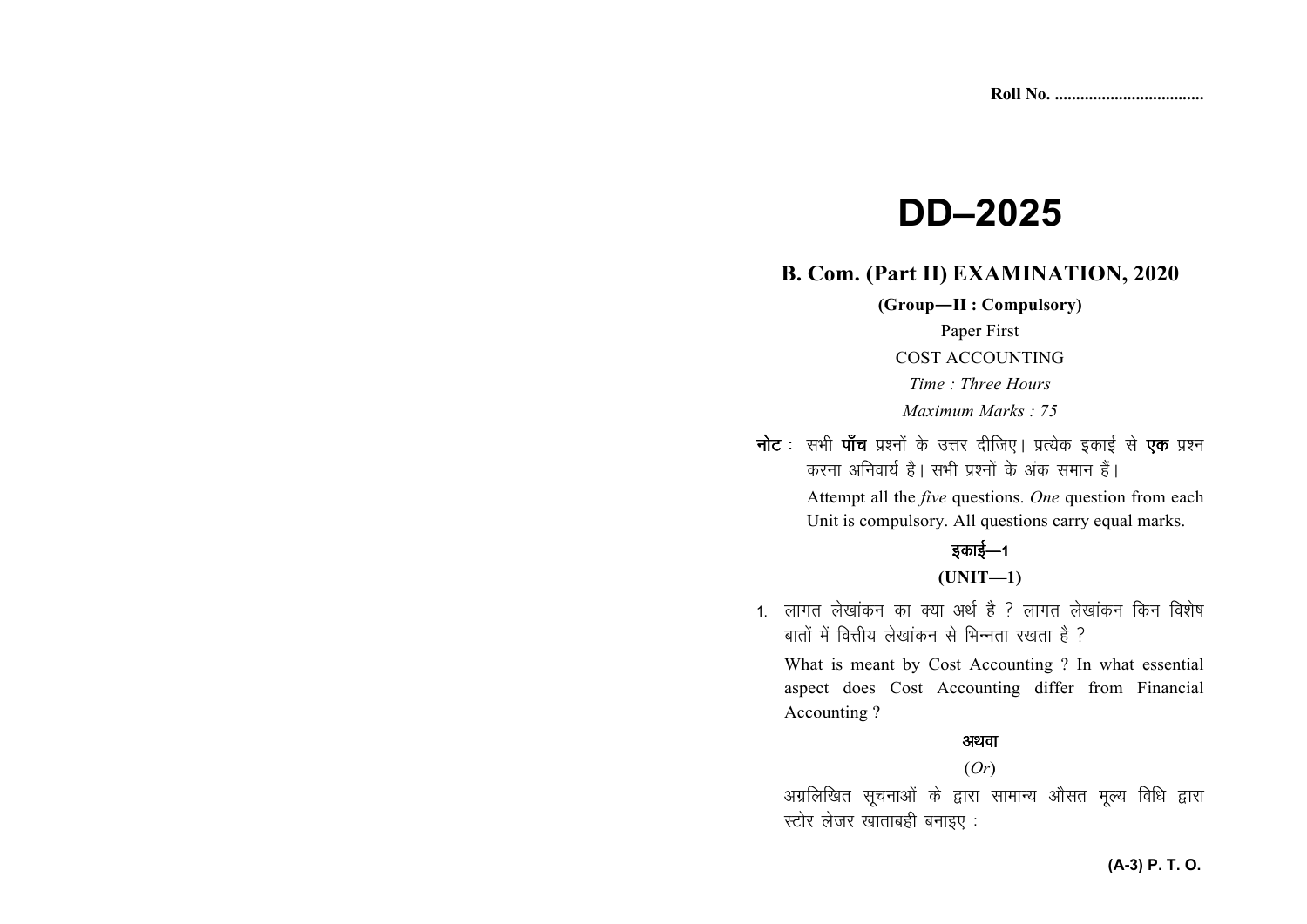| प्राप्तियाँ               |                                                          |                      |  |
|---------------------------|----------------------------------------------------------|----------------------|--|
| दिनांक                    | इकाइयाँ                                                  | दर प्रति इकाई<br>(₹) |  |
| $12 \frac{H}{5}$          | क्रय 400 इकाइयाँ                                         | 59                   |  |
| 14 मई                     | एक आदेश से आधिक्य 30 इकाइयों<br>की वापसी                 | 58                   |  |
| $20 \frac{1}{5}$          | क्रय 480 इकाइयाँ                                         | 62                   |  |
| $25 \text{ H}\frac{1}{5}$ | क्रय 640 इकाइयाँ                                         | 60                   |  |
| $28 \frac{4}{5}$          | एक आदेश से क्रय 24 इकाइयों की<br>वापसी (निर्गमन 3 मई को) |                      |  |
| 31 मई                     | वितरक से प्राप्त 150 इकाइयाँ                             | 64                   |  |

| दिनांक                    | निर्गमन     |
|---------------------------|-------------|
| 3 मई                      | 140 इकाइयाँ |
| 4 मई                      | 250 इकाइयाँ |
| 8 मई                      | 210 इकाइयाँ |
| $16 \text{ H}\frac{2}{3}$ | 350 इकाइयाँ |
| 24 मई                     | 608 इकाइयाँ |
| $26 \frac{4}{5}$          | 524 इकाइयाँ |

*x* प्रारम्भिक शेष 1 मई को 1100 इकाइयाँ **₹** 60 प्रति इकाई।

From the following information prepare the Stores Ledger Account based on Simple Average method of pricing issues :

| <b>Receipts</b> |                                                                           |                                  |  |
|-----------------|---------------------------------------------------------------------------|----------------------------------|--|
| Date            | Units                                                                     | Rate per<br>unit $(\bar{\zeta})$ |  |
| 12 May          | Purchase 400 units                                                        | 59                               |  |
| 14 May          | Refund of surplus from a<br>work order 30 units                           | 58                               |  |
| 20 May          | Purchased 480 units                                                       | 62                               |  |
| 25 May          | Purchased 640 units                                                       | 60                               |  |
| 28 May          | Refund of surplus from a<br>work order 24 units (issues on<br>$3$ May $)$ |                                  |  |
| 31 May          | Received from supplier 150<br>units                                       |                                  |  |

| Date   | <b>Issues</b> |
|--------|---------------|
| 3 May  | 140 units     |
| 4 May  | 250 units     |
| 8 May  | 210 units     |
| 16 May | 350 units     |
| 24 May | 608 units     |
| 26 May | 524 units     |

Opening balance on 1 May 1100 units of the of  $\bar{\tau}$  60 per unit.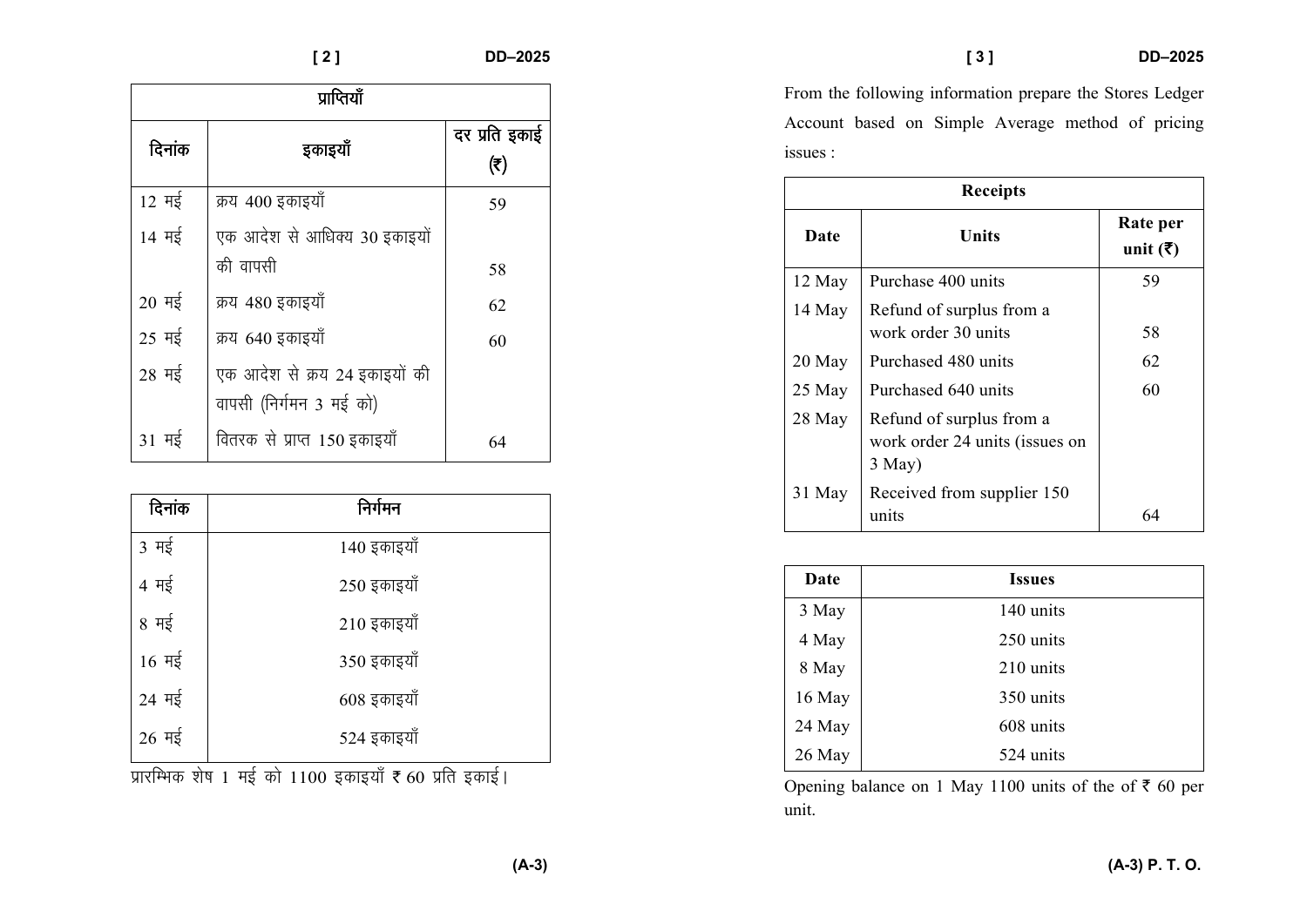**[ 4 ] DD–2025** 

# *bdkbZ*&*<sup>2</sup>***(UNIT—2)**

*2- ikfjJfed dh gkYls*&*oh;j i)fr ds vUrxZr ,d Jfed dk* दैनिक दर से 48 घण्टों के सप्ताह का ₹ 120 पारिश्रमिक है तथा इसके अतिरिक्त प्रति कार्य किये घण्टे का **₹** 1.00 जीवन निर्वाह *vf/kykHkka'k gSA mls* 8 *?k.Vs dk dk;Z djus ds fy, fn;k x;k ftls og* 6 *?k.Vksa esa iwjk dj ysrk gSA mls cpk;s gq, le; dk* 30% *izC;kft ds :i esa feyrk gSA mldh dekbZ dh dqy ?k.Vk nj D;k gksxh rFkk D;k vUrj iM+sxk ;fn jksou i)fr ds अन्त*र्गत भूगतान किया जाए ?

A worker under the Halsey-Weir method of remuneration has a day rate of  $\bar{\tau}$  120 per week of 48 hours plus a cost living bonus of  $\bar{\tau}$  1.00 per hour worked. He is given an 8 hour's task to perform which the accomplishes in 6 hours. He is allowed 30% of the time saved as premium bonus. What would be his total hourly rate of earnings and what difference would it make if he was paid under the Rowan method ?

#### अथवा

#### (*Or*)

^*mifjO;;*\* *dh ifjHkk"kk nhft,A mifjO;; dk oxhZdj.k dhft,A* रथायी, परिवर्तनशील तथा अर्द्धपरिवर्तनशील उपरिव्यय को *RHझाइए।* 

Define 'Overheads'. Give classification of overheads. Explain fixed, variable and semi-variable overheads.

 **[ 5 ] DD–2025** 

*bdkbZ*&*<sup>3</sup>*

### **(UNIT—3)**

3. एक कम्पनी दो प्रकार के पंखे 'डीलक्स' एवं 'पॉपुलर' बनाती और *csprh gSA o"kZ ds nkSjku mRiknu dh ykxr fuEufyf[kr Fkh %* 

| प्रत्यक्ष सामग्री | 2,40,000 |
|-------------------|----------|
| प्रत्यक्ष श्रम    | 1,20,000 |
| उत्पादन उपरिव्यय  | 1,20,000 |
| ণুপ               | 4,80,000 |

*fuEufyf[kr vfrfjDr lwpuk,¡ miyC/k gSa %* 

- (i) *MhyDl esa ikWiqyj dh vis{kk nqxquh ykxr dh izR;{k Filkerang Ranch* है।
- (ii) *izR;{k Je o mifjO;; MhyDl o ikWiqyj esa cjkcj*&*cjkcj विभाजित किये जाते हैं*।
- (iii) प्रत्येक प्रकार के पंखों पर कार्यालय उपरिव्यय प्रत्यक्ष श्रम *लागत का 200% चार्ज किया जाता है।*
- (iv) *nksuksa gh izdkj ds ia[kksa ij foØ; ,oa forj.k mifjO;;* **₹** 2 प्रति पंखा है।
- *mRikfnr ,oa foØ; fd;s x;s ia[kksa dh la[;k gS %*

|        | उत्पादन  | विक्रय   |
|--------|----------|----------|
| डीलक्स | 60,000   | 50,000   |
| पॉपूलर | 1,20,000 | 1,00,000 |

यह मान लीजिए कि प्रारम्भ एवं अन्त में किसी प्रकार का कोई चालू कार्य नहीं था और उत्पादित पंखों का प्रारम्भिक स्टॉक शून्य था ।

*vki izR;sd ia[ks dh dqy ykxr o ykHk n'kkZrs gq, ,d fooj.k* बनाइए। कम्पनी का प्रबन्ध विक्रय मूल्य का निर्धारण इस प्रकार  $\sigma$ रना चाहता है कि ताकि विक्रय मूल्य पर 20% लाभ कमाया जा **सके** ।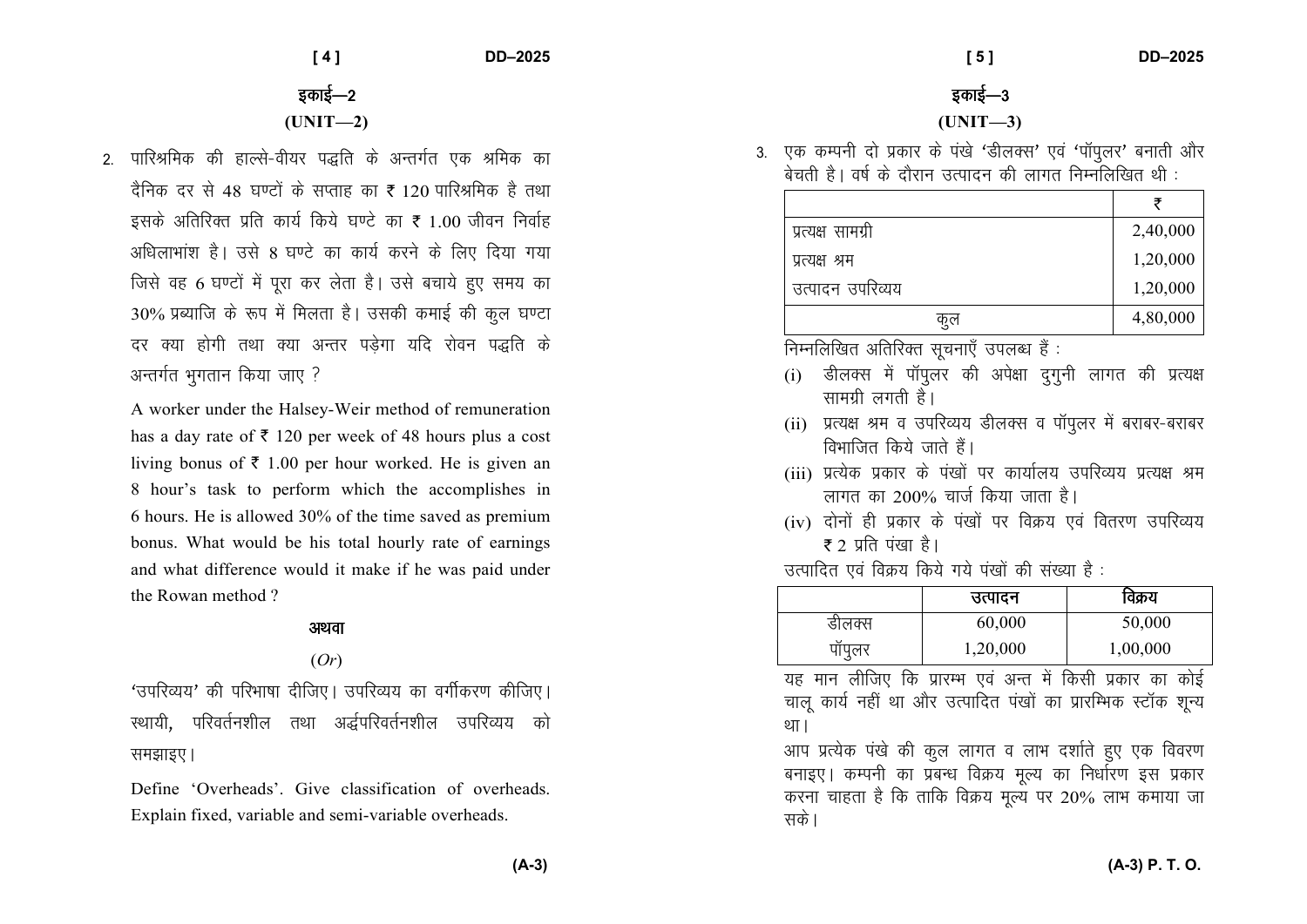A company produces and sells two types of fans 'Deluxe' and 'Popular'. The cost of production for the year was as follows :

|                             | ₹        |
|-----------------------------|----------|
| Direct Material             | 2,40,000 |
| Direct Labour               | 1,20,000 |
| <b>Production Overheads</b> | 1,20,000 |
| Total                       | 4,80,000 |

Following additional information is provided :

- (i) Direct material in Deluxe type per fan costs twice as much as that of Popular type.
- (ii) Direct wages and overheads are to be shared equally between Deluxe and Popular type fan.
- (iii) Administrative overheads are to be charged at 200% of direct labour cost in each type of fan.
- (iv) Selling and distribution overheads are  $\bar{\tau}$  2 per fan sold for both types.

Number of fans produced and sold during the year :

|         | Produced | Sold     |
|---------|----------|----------|
| Deluxe  | 60,000   | 50,000   |
| Popular | 1,20,000 | 1,00,000 |

Assume there is no work-in-progress either at the beginning or at the end and opening stock of finished fans are nil. You are required to prepare a statement of total cost and profit of 20% on selling price.

 **[ 7 ] DD–2025** 

अथवा

#### (*Or*)

31 दिसम्बर, 2018 को ठेका खाता संख्या 345 का निम्नलिखित *O;; ,d dEiuh dh Bsdk [kkrkcgh eas fn[kk;k x;k gS %* 

|              | ₹        |
|--------------|----------|
| सामग्री      | 94,000   |
| प्लाण्ट      | 12,000   |
| मजदूरी       | 1,03,000 |
| स्थापना व्यय | 6,700    |

*Bsdk tuojh* 2018 *esa vkjEHk gqvk rFkk Bsdk dk ewY;* ₹ 4,00,000 था। इस तिथि तक ठेके के ₹ 1,72,000 नकद प्राप्त हुए जो कि प्रमाणित कार्य के 80% थे। शेष 20% ठेका कार्य पूर्ण होने तक रोक लिये गये। हाथ में सामग्री का मूल्य ₹ 4,500 था *read* for *for the form for the feat*  $f$  4,000  $\text{eV}$  /

*V* IV 10% प्रतिवर्ष ास मानकर इस तिथि तक दिखाते हुए *Bsdk [kkrk cukb, rFkk crkb, fd dEiuh }kjk ykHk dk D;k अनुपात लाभ-हानि खाते में ले जाना उचित समझा जाएगा।* 

The contract ledger of a company showed the following expenditure on Account of Contract No. 345 at 31st December, 2018 :

| Materials                    | 94,000   |
|------------------------------|----------|
| Plant                        | 12,000   |
| Wages                        | 1,03,000 |
| <b>Establishment Charges</b> | 6,700    |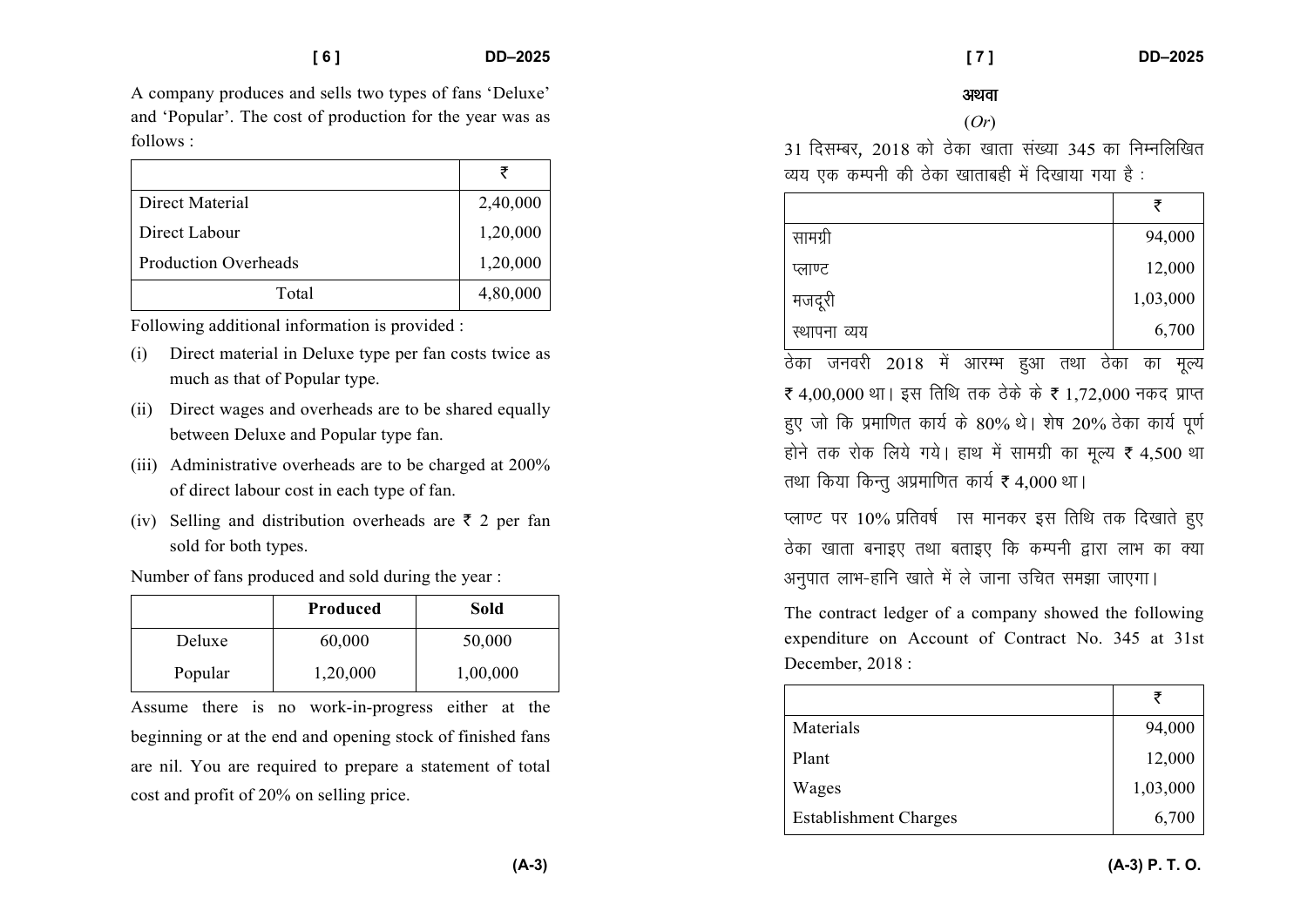The contract was commenced in Jan 2018 and the contract price was  $\bar{\tau}$  4,00,000. Cash received on account to date was  $\bar{\tau}$  1,72,000 representing 80 percent of the work certified the remaining 20 percent being retained until completion. The value of material on hand was  $\bar{\xi}$  4.500 and the work finished but not certified was ₹ 4.000.

Prepare an account in respect of the contract showing profit to date assuming depreciation on plant at 10 percent per annum and state the proportion of profit the company would be justified in taking to credit of the Profit & Loss Account

## इकाई—4  $(UNIT-4)$

4. एक निर्माणी संस्था का उत्पादन दो विधियों 'अ' और 'ब' से होकर गजरता है फिर तैयार स्टॉक में जाता है। यह मालम है कि दोनों विधियों में कूल प्रयुक्त भार का 5% कम हो जाता है और  $10\%$  अवशेष बचता है जो 'अ' और 'ब' विधियों का कमश: ₹ 80 प्रति टन तथा ₹ 200 प्रति टन बिकता है।

दोनों विधियों के समंक निम्नलिखित हैं :

|                                  | विधि 'अ' | বিঘি 'ৰ' |
|----------------------------------|----------|----------|
| सामग्री (टनों में)               | 1000     | 70       |
| सामग्री की लागत (प्रति टन ₹ में) | 125      | 200      |
| मजदूरी (₹ में)                   | 28,000   | 10,000   |
| निर्माण व्यय (₹ में)             | 8,000    | 5,250    |
| उत्पादन (टनों में)               | 830      | 780      |

लागत बताएँ। किसी भी विधि में कोई स्टॉक नहीं था।

The product of a manufacturing concern passes through two processes A and B and then to finished stock. It is ascertained that in each process 5% of the total weight is lost and 10% is scrap which from processes A and B realises ₹ 80 per tonne and ₹ 200 per tonne respectively.

Following are the figures relating to both the processes:

|                                             | <b>Process</b> | <b>Process</b> |
|---------------------------------------------|----------------|----------------|
|                                             | A              |                |
| Materials (tonne)                           | 1000           | 70             |
| Cost of Materials ( $\bar{\tau}$ per tonne) | 125            | 200            |
| Wages (₹)                                   | 28,000         | 10,000         |
| Manufacturing Expenses $(\bar{\zeta})$      | 8,000          | 5,250          |
| Output (tonne)                              | 830            | 780            |

Prepare Process Cost Accounts showing cost per tonne of each process. There was not stock in any process.

#### अथवा

#### $(Or)$

परिचालन लागत विधि की उपयोगिता स्पष्ट करते हुए एक लेख लिखिए।

Write an essay on operating costing method and explain its utility.

डकाई—5

## $(UNIT-5)$

5. यह कहा जाता है कि "एक दक्ष परिव्ययांकन पद्धति आवश्यक रूप से ऐसे लेखे प्रस्तुत नहीं कर पाएगी जो कि परिणामों में वित्तीय लेखों से मिलान खाये।" इस कथन को स्पष्ट कीजिए।